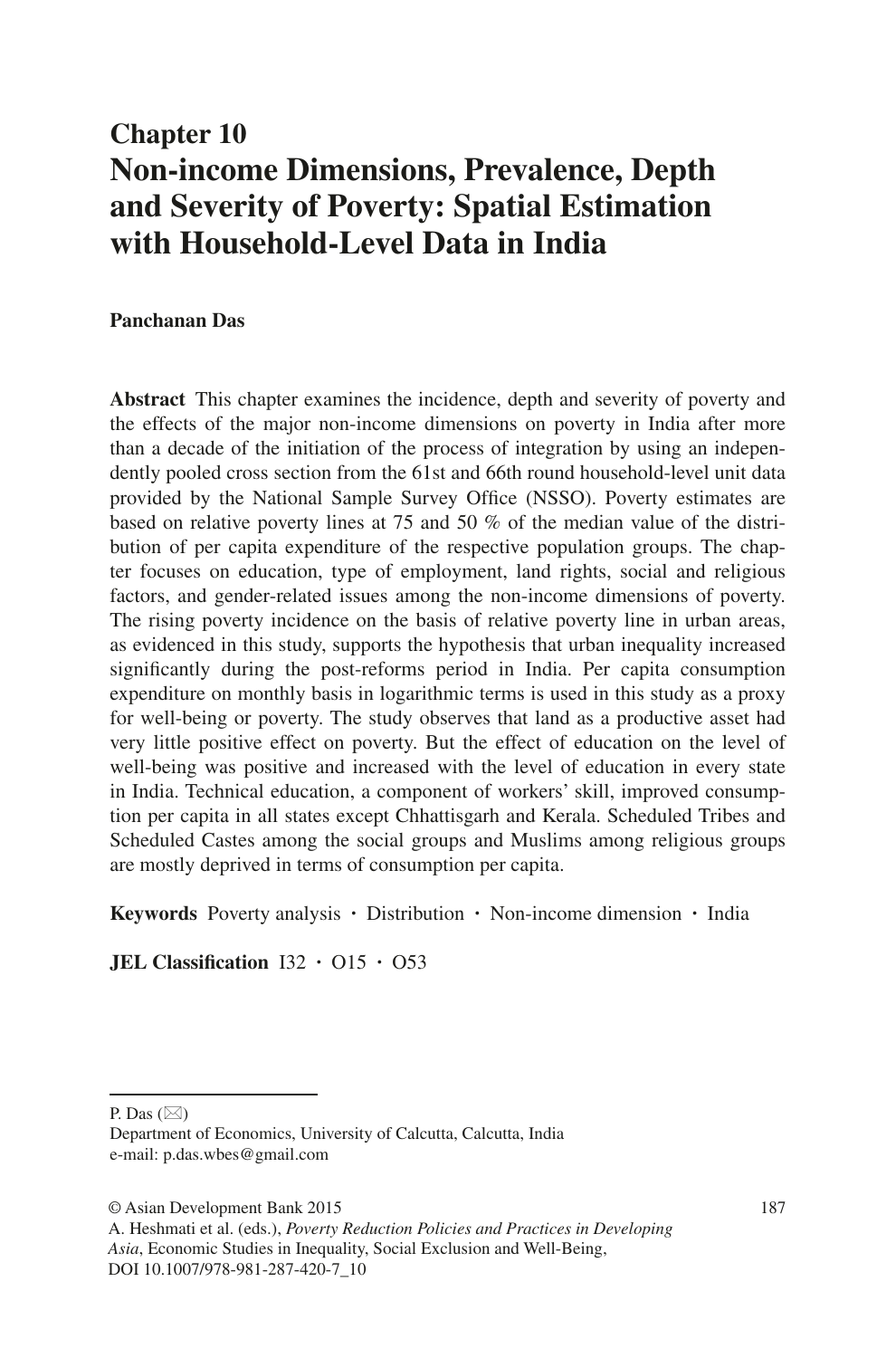# **10.1 Introduction**

Absolute poverty has reduced during the phase of growth success that followed economic liberalisation in many Asian countries, notably in the People's Republic of China and India. However, there is growing evidence that inequality has been rising through the integration process in many parts of Asia (Chen and Ravallion [2004\)](#page-16-0). In India, openness contributes to higher growth with more inequality not only between regions but also within a region, and the poor benefit disproportionately less from high growth (Das [2010\)](#page-16-1). This widespread rise in inequality has been detrimental to the objective of poverty reduction.

While the process of integration of many Asian economies into the global economy has generated a significant growth impact on poverty, the poor in those countries are much more vulnerable to large shocks emanating from this process of integration. A detailed country-specific analysis is required to enhance our understanding of the depth of poverty during the process of deeper integration into the global economy by taking into account different counteracting forces and threshold effects. While the definition of international poverty line with countrywise purchasing power parity (PPP) adjustments seems to have little acceptance, figures generated by official estimates leave no room for doubt that India is the largest dwelling place for the income-poor in the world. The level of living as reflected in purchasing power of an average Indian was roughly one-third of the world average and one-tenth of the developed high-income countries in 2004 (Radhakrishna and Panda [2006](#page-16-2)).

The reliability of official estimates has, however, been the focal point of the debate that raged over the question of whether the post-reforms growth in India has been pro-poor. The main contestants in the debate focused entirely on the income dimension of poverty, ignoring non-income criteria such as health, education and employment. Obviously, they have bypassed the relevance and significance of linkages between income and non-income dimensions of poverty.

Against this backdrop, this chapter attempts to analyse the incidence, depth and severity of poverty, and the effects of the major non-income dimensions on poverty in India after more than a decade of the initiation of the process of integration, by using household-level unit data provided by the National Sample Survey Office (NSSO). The paper focuses mainly on education, type of employment, land rights, social and religious factors, and gender-related issues among the nonincome dimensions of poverty. In rural areas, age-old institutions like land relations raise the inequality effect of per capita GDP growth and perpetuate chronic poverty, especially among landless agricultural labourers and marginal farmers (Sanyal and Das [2008](#page-16-3)). The rural–urban migration of labourers contributes to urban poverty with higher inequality by preventing real wages to rise in the informal sector. In this paper, we hypothesise that while absolute poverty has declined, relative poverty or inequality has been increasing significantly, particularly in the urban economy, in India through the process of deregulation and openness of the economy since the early 1990s.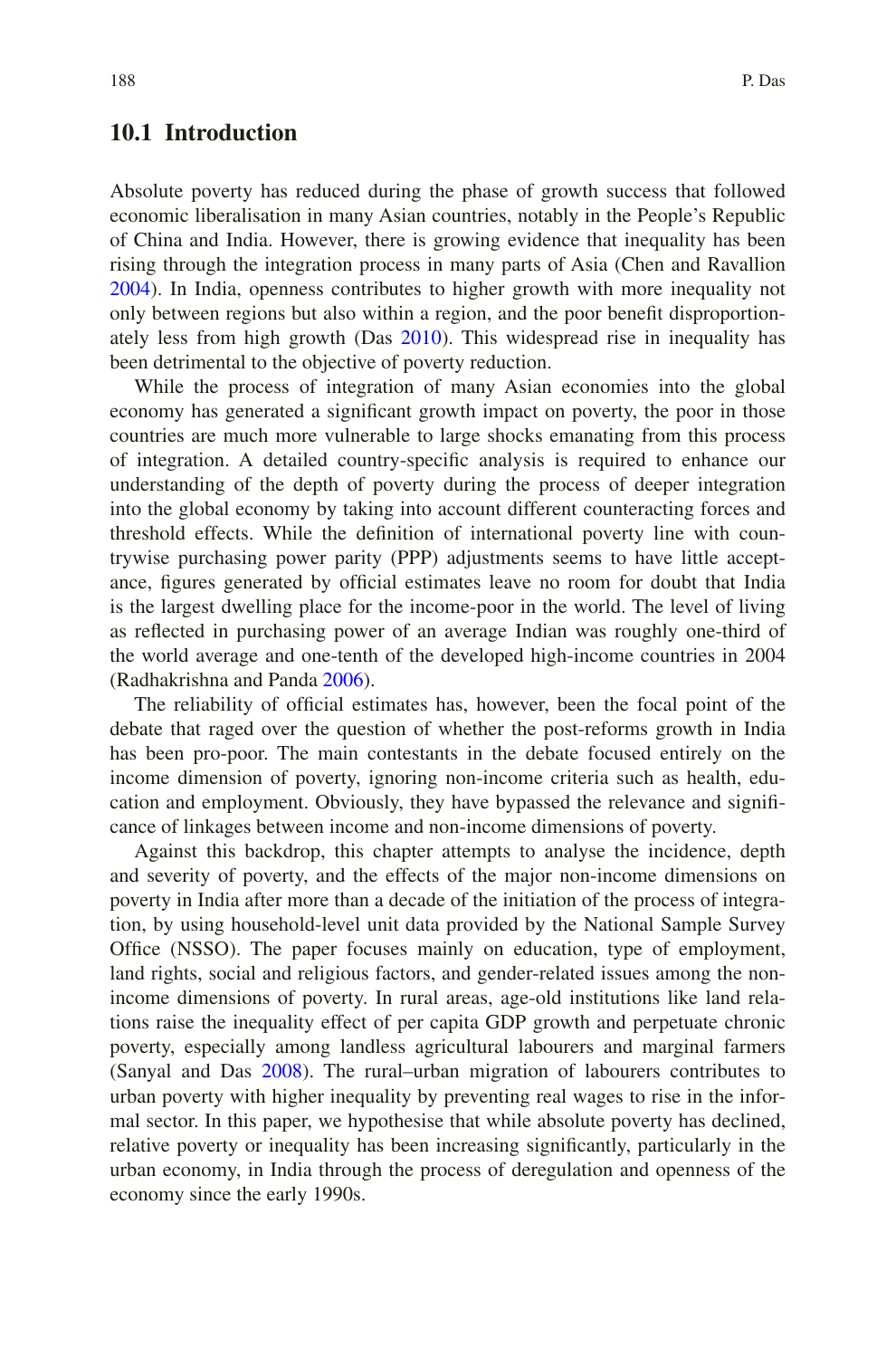Poverty is treated as an outcome of multidimensional factors that include not only income and calorie intake but also different social, economic and demographic factors. Access to land and credit, nutrition, health and longevity, literacy and education, safe drinking water, sanitation and other infrastructural facilities has a crucial impact on poverty at the household level as well as the country level. In this chapter, we examine the impacts of non-income dimensions—mostly related to the demographic and social characteristics of the households, and the highest level of education within the family—on poverty. Demographic and other characteristics of households have a direct and indirect impact on household income and consumption. Changes in household size, age and gender composition of household members influence the extent of poverty at the household level.

# **10.2 Pooled Data and Construction of Variables**

We have constructed an independently pooled cross section<sup>1</sup> from randomly selected households as recorded in the NSS 61st and 66th quinquennial rounds survey for 2004–2005 and 2009–2010, respectively.<sup>2</sup> From statistical standpoint, this kind of data set consists of independently sampled observations. By pooling random samples drawn from the same population, but at different points in time, we can get more precise estimators and test statistics with more power (Wooldridge [2009](#page-16-4)). To capture the change in sampling distributions of a single random sample over time, we allow the intercept to differ over periods by introducing year dummy variables in the estimating model. The year dummy can be interpreted as the change in the effect of control variables on the dependent variable. We can also make a year dummy interact with key explanatory variables to see whether the effect of those variables has changed over a certain time period. We have taken the logarithmic values of per capita consumption expenditure on monthly basis (mpce), a proxy for the level of well-being, as the dependent variable, and household size and amount of land owned as the control variables.

Different dummy variables are used to represent different levels of education among the households. Technical education and vocational training with appropriate dummies are used as a proxy for skill. Type of employment has been distinguished between agricultural or land-based activities and non-farm activities among different types as recorded in the survey schedule. A gender dummy, 1 for

<span id="page-2-0"></span><sup>&</sup>lt;sup>1</sup> If a random sample is drawn at different time periods, pooling of the random samples forms an independently pooled cross section.

<span id="page-2-1"></span><sup>2</sup> The sample consists of 165,434 and 100,957 households in the 61st and 66th rounds respectively. The survey in each round of this type is based on stratified multi-stage sampling. The census villages in the rural sector and urban frame survey blocks in the urban sector are the firststage sample units. The final-stage ultimate sample units are households selected by simple random sample without replacement (SRSWOR) in both the sectors.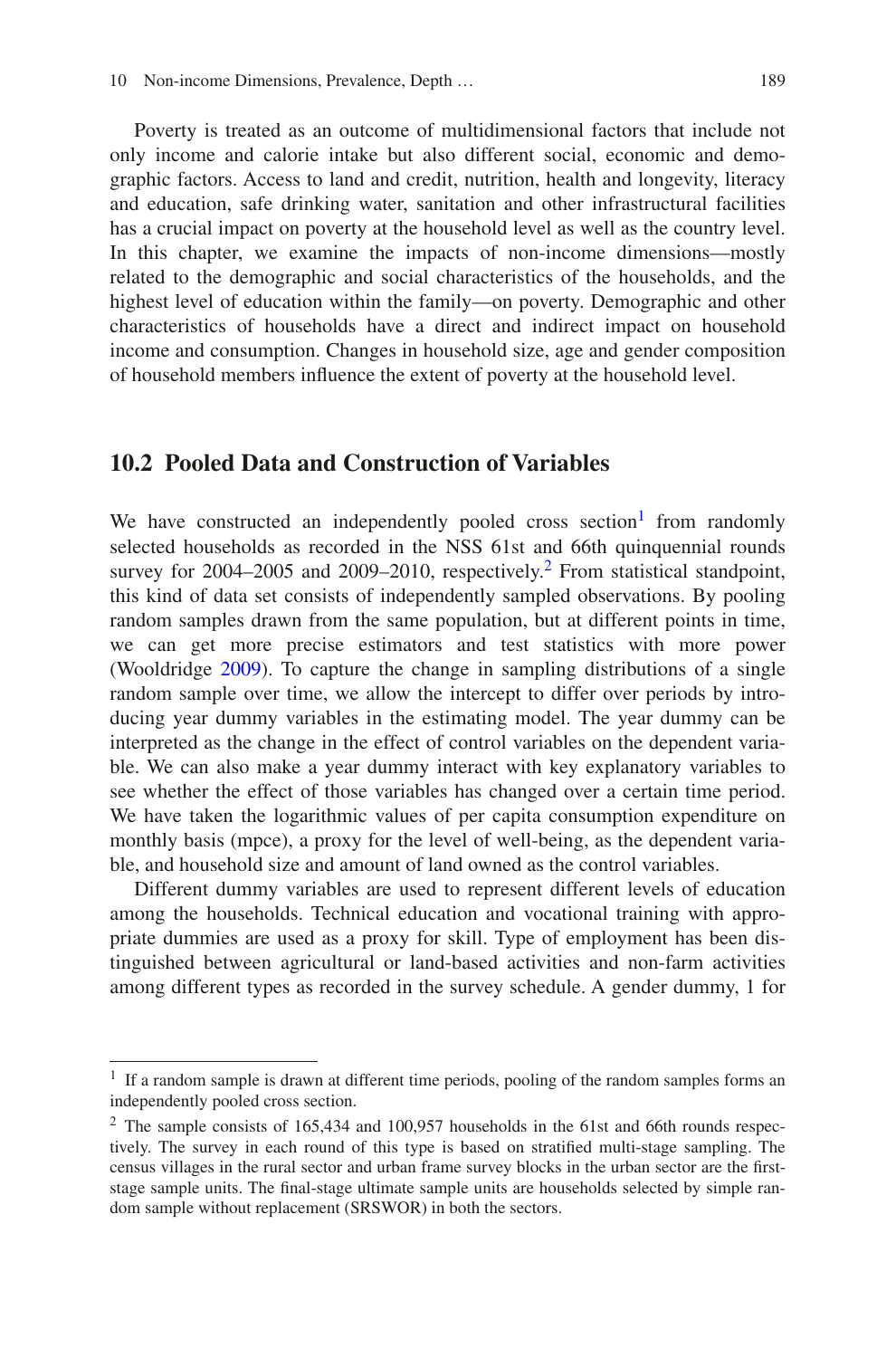women-headed households and 0 otherwise, and a sector dummy, 1 for rural and 0 for urban areas, have been constructed. Muslims, the religious minorities, are conventionally regarded as more deprived than Hindus and other religious communities. To capture the effect of relative deprivation of this religious group, we have incorporated a religion dummy, 1 for Muslims and 0 for others. It has been well established in the poverty literature on India that Scheduled Castes and Scheduled Tribes are the most deprived among different social groups as defined by the NSSO. To look at the extent of deprivation of these disadvantaged groups compared to other social groups, separate group dummies for Scheduled Tribes and Scheduled Castes have been constructed.

### **10.3 Methodology**

(a) Estimating prevalence, depth and severity of relative poverty

The estimates of poverty in India are mainly based on the consumer expenditure surveys of the NSSO, and there has been a vast literature on poverty in India discussing different issues at both the conceptual and empirical levels. In most of the studies, estimates of poverty have been computed on the basis of the official poverty line at the all-India and state levels for the rural and urban sectors. The Tendulkar Committee recommended the use of implicit prices derived from quantity and value data collected in household consumer expenditure surveys for computing and updating the official poverty lines for the first time. The state-wise urban poverty lines of 2004–2005 are updated for 2009–2010, based on price rise during this period using Fisher's implicit price indices. The state-specific rural poverty lines are obtained from the urban poverty lines by adjusting the rural– urban price differential (GOI [2012](#page-16-5)). The recent debate on official poverty line suggested by the Planning Commission of India has mostly concentrated on the arbitrariness in fixing minimal requirements (Krishnaji [2012\)](#page-16-6).

In this chapter, the incidence of poverty has been estimated by using the relative poverty line at different thresholds, namely 75 and 50 % of the median mpce<sup>[3](#page-3-0)</sup> of the distribution of per capita expenditure of the respective population groups. People whose incomes fall below this line are considered to be at the risk of poverty. Households with income below the relative poverty line are not necessarily poor by the conventional calorie norms, but they are in the lowerincome group compared with the population at large. The relative poverty focuses more on the disparities between the rich and the poor. The estimate of poverty at the lower threshold level provides a measure of chronic poverty with higher poverty risk. Thus, the poverty risk at 50 % of the median expenditure

<span id="page-3-0"></span><sup>&</sup>lt;sup>3</sup> A threshold fixed at a certain percentage of median expenditure is known as the relative poverty line.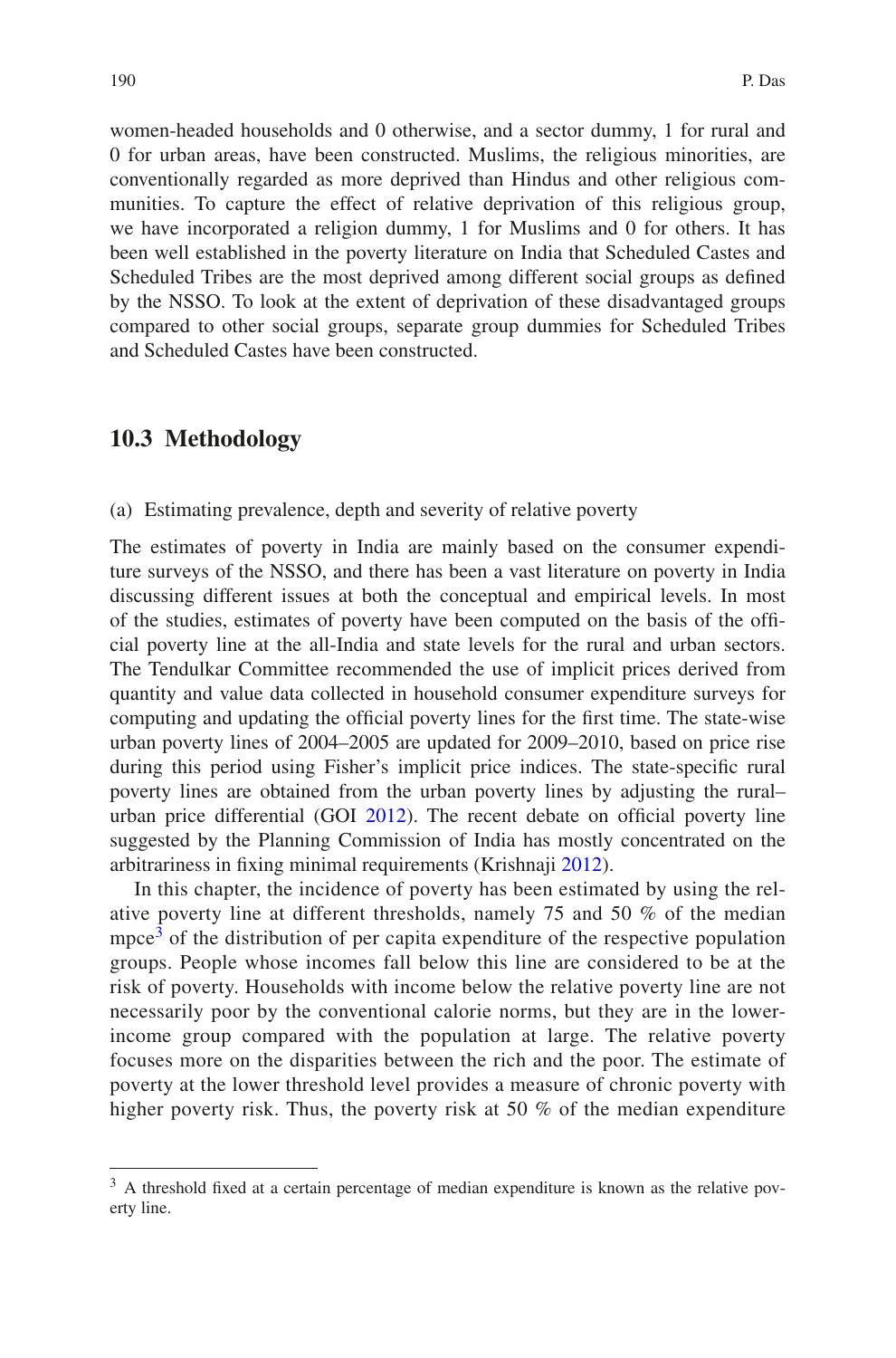per capita as a threshold is higher than the risk at 75 % of the median value of it. The chronically poor are at the margin of society and suffer from extreme deprivation.

This paper uses the most widely used poverty index of Foster, Greer and Thorbecke (1984), popularly known as FGT index, to find out the prevalence, depth and severity of poverty in India. The FGT index in one dimension (*yi*) is defined as

$$
\hat{P}(z,\alpha) = \frac{\sum_{i=1}^{n} w_i (z - y_i)_+^{\alpha}}{\sum_{i=1}^{n} w_i}
$$
\n(10.1)

where *z* is the poverty line and  $x_+ = \max(x,0)$ 

$$
w_i = hw_i * hs_i
$$

*hwi* is sampling weight for observation i

 $h_{i}$  is size of observation *i* (for example the size of household *i*)

The usual normalised FGT index is estimated as

$$
\widehat{\ddot{P}}(z,\alpha) = \frac{\widehat{P}(z,\alpha)}{z^{\alpha}}
$$
\n(10.2)

The parameter  $\alpha$  is non-negative. When  $\alpha = 0$ , the FGT index gives the simplest and most commonly used poverty headcount ratio. Although it is easy to interpret, the head count ratio is not sensitive to how far below the poverty line poor people are. For  $\alpha = 1$ , it measures the average poverty gap, showing the shortfall of the poor's expenditure from the poverty line, expressed as an average of all people in the population. It can be used as an indicator of the minimum cost of eliminating poverty through targeted transfers. When  $\alpha$  is set equal to 2, the FGT is the poverty severity index which is sensitive to the distribution of living standards among the poor. It takes into account the variations in distribution of welfare among the poor. An increase in poverty gap increases the FGT index, and an equalising Pigou–Dalton transfer would often decrease the poverty index. When  $\alpha$  is larger, the index puts more weight on the position of the poorest. These three poverty measures have the useful property of being additively decomposable.

#### (b) Estimating the contributions of non-income parameters to poverty

A simple way to look at the relationship between the level of well-being and its major non-income parameters is to estimate a linear multiple regression model. The logarithmic value of mpce is taken as a proxy for well-being. Higher the value of mpce, lower will be the probability of a household being poor. The regression equation in the frame of pooled data from two independent random samples is specified as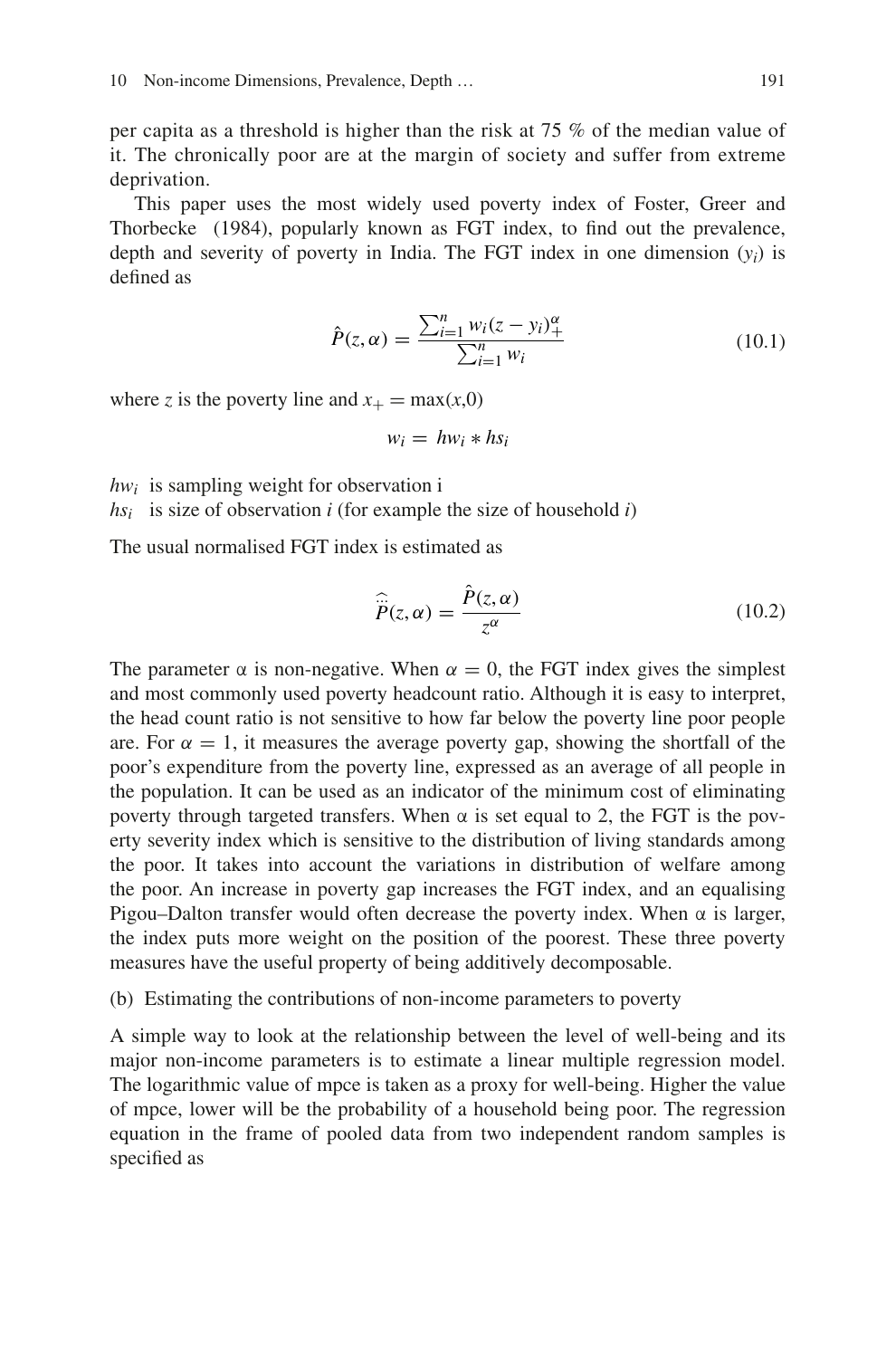$$
\ln y = \alpha_0 + \alpha_1 x_1 + \alpha_2 x_2 + \alpha_3 D^{y09} + \sum_{i=1}^4 \beta_i D_i^{tech} + \gamma_1 D^{tech} + \gamma_2 D^{tr}
$$
  
+  $\theta_1 D^r + \theta_2 D^m + \theta_3 D^{st} + \theta_4 D^{sc} + \theta_5 D^f + \theta_6 D^{agri} + \eta_1 D^r D^{y09} + \eta_2 D^m D^{y09}$   
+  $\eta_3 D^{st} D^{y09} + \eta_4 D^{sc} D^{y09} + \eta_5 D^f D^{y09} + \eta_6 D^{agri} D^{y09}$   
+  $\sum_{i=1}^4 \delta_i D_i^{edu} D^{y09} + \lambda_1 D^{tech} D^{y09} + \lambda_2 D^t D^{y09} + \varepsilon$  (10.3)

<span id="page-5-0"></span>Here, log of mpce (*y*) is taken as a dependant variable measuring approximately the level of well-being of the household. Household size  $(x_1)$  and land owned  $(x_2)$ are the quantitative variables used as regressors. The inter-temporal effect of different non-income dimensions are measured by the year dummy  $D<sup>y09</sup>$ , equal to 1 if the sample household comes from the 66th round (2009–2010) and 0 if it comes from the 61st round (2004–2005). Education, perhaps, is the most important factor affecting poverty. We have incorporated four dummy variables  $D_i^{edu}$ , i = 1 to 4 representing 4 levels of education, namely primary, middle school, graduate and postgraduate. To look into the contribution of skill, two more dummy variables relating to skill,  $D^{tech}$  for households with technical education and  $D^{tr}$  for households with vocational training have been considered in our econometric model specified in Eq.  $(10.3)$  $(10.3)$  $(10.3)$ . The variable  $D<sup>r</sup>$  is a dummy variable with its value equal to 1 if the household lives in a rural area and 0 for otherwise.

Social factors are important in determining the capacity of the household to maintain minimum standard of living. The minority community, particularly Muslims, in India have been more deprived compared to Hindus and other communities for historical reasons. Similarly, Scheduled Tribes and Scheduled Castes are relatively more backward than other social groups in the country. The levels of poverty among these backward communities have been differentiated by using appropriate dummy variables. We define  $D<sup>m</sup>$  as a religion dummy with its value equal to 1 representing Muslims and 0 for all other religions; the social group dummy *Dst* captures Scheduled Tribes, and *Dsc* captures Scheduled Castes. Gender is an important issue in analysing the economic condition of the vulnerable sections of society. The relative position of the female-headed household is looked at by incorporating gender dummy. The variable  $D<sup>f</sup>$  is a gender dummy variable equal to 1 for women-headed households and 0 for men-headed households. A household's occupation is also an important determinant affecting the level of poverty. In our empirical exercise, we have distinguished between two different types of employment by introducing a dummy variable  $D<sup>agri</sup>$  that equals unity for agricultural households and zero for others. ε is an i.i.d. idiosyncratic error term with mean zero and constant variance  $\sigma_{\epsilon}^2$ , measuring the effects of unobservable factors.

The intercept term  $(\alpha_0)$  measures the effect of the factors on well-being not included in the model. The intercept, for example, is  $\alpha_0$  for urban households in 2004–2005 and  $(\alpha_0 + \theta_1)$  for rural households. The intercept for urban households is  $(\alpha_0 + \alpha_3)$  in 2009–2010 and  $(\alpha_0 + \theta_1 + \alpha_3)$  for rural households.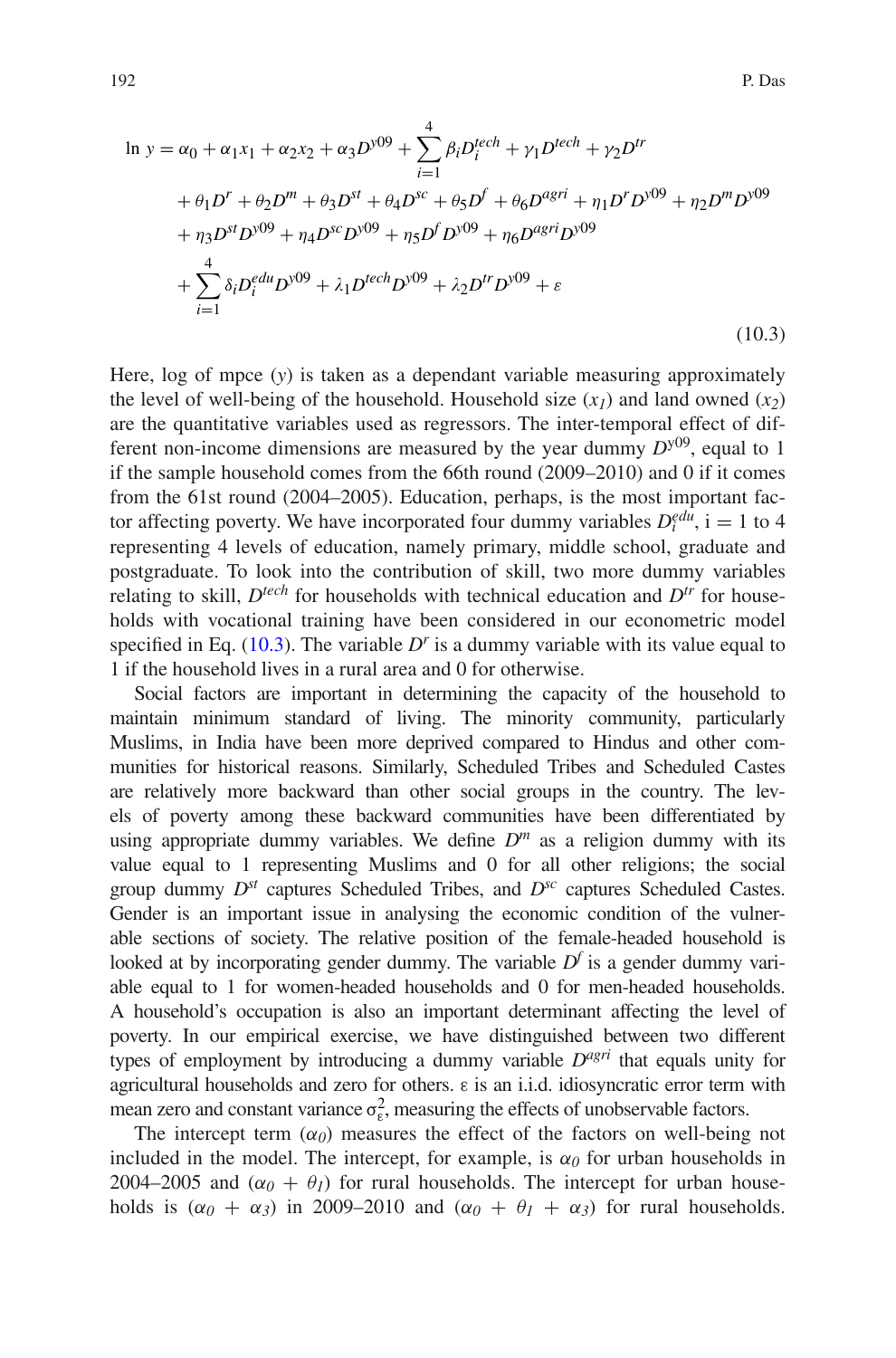We can interpret the other coefficients in a similar manner. To estimate the differential effects of the household-specific factors on poverty level in two different time periods, we have used interacted dummy variables. The year dummy can be interpreted as the change in the effect of control variables on the dependent variable due to a change in the time period. We have interacted year dummy with key explanatory variables to see whether the effect of those variables has changed over the period 2004–2005 to 2009–2010. The coefficients  $\beta$  is act as the effects of schooling at different levels in 2004–2005, and the inter-temporal change in the effects of education on poverty during the period 2004–2005 to 2009–2010 will be  $(\beta_i + \delta_i)$ .

# **10.4 Empirical Results**

The 66th round (2009–2010) survey on household consumer expenditure brings to light the prevalence of the deep urban–rural divide in terms of consumption spend-ing. Per capita spending of urban India was almost double that of rural India.<sup>[4](#page-6-0)</sup> The consumption inequality was high within both the rural and urban populations, but higher within the urban population. The top 10 % of India's rural population having an average mpce of Rs. 2,517 was 5.6 times that of the poorest 10  $\%$  (Rs. 453). In urban areas, on the other hand, average mpce (Rs. 5,863) of the top 10 % was 9.8 times higher than average mpce (Rs. 599) of the bottom 10 %. This disparity is further accentuated by the significant inequalities between states, as evidenced by the survey. The rural average mpce in Kerala, for example, was Rs. 1,835, while that in Bihar was only Rs. 780. One of the major factors contributing to widening regional disparities is the variation in performance of the government's social safety net programs after reforms.

(a) Measuring FGT index

By utilising household-level information on monthly consumption expenditure per capita from schedule 10 of the 61st and 66th round quinquennial surveys for the period 2004–2005 and 2009–2010, the FGT index at  $\alpha = 0$ , 1 and 2 has been estimated separately for rural and urban locations in India by taking poverty lines at 75 and 50 % median expenditure of the respective population groups. The poverty line at 50 % of the median of the expenditure distribution is used in estimating chronic poverty. The estimates are shown in Table [10.1.](#page-7-0) The incidence of relative poverty was higher in urban locations than in the countryside, and the rural–urban gap increased in terms of prevalence, depth and severity of poverty in India during the period 2004–2009. While the estimate of poverty risk remained at the same level, or even declined in the rural economy, the poverty incidence increased in urban centres at both thresholds and at different values of *α* during this period.

<span id="page-6-0"></span><sup>4</sup> In 2009–2010, the average mpce was Rs. 1,054 and 1,984 in rural and urban India respectively.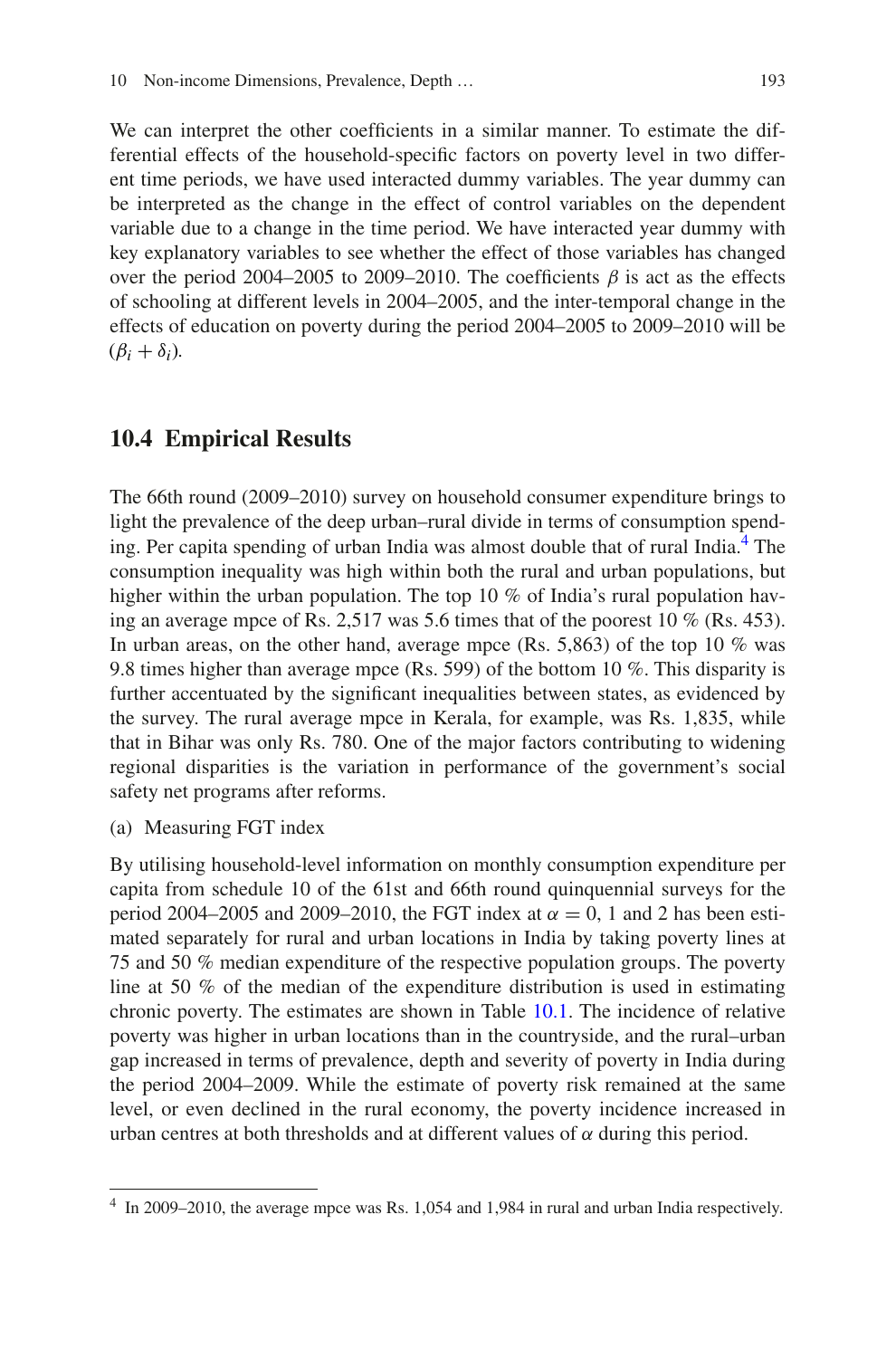<span id="page-7-0"></span>

|              | Year      |       |       | 50 % median |       |  |  |
|--------------|-----------|-------|-------|-------------|-------|--|--|
|              |           | Rural | Urban | Rural       | Urban |  |  |
| $\alpha = 0$ | 2004-2005 | 0.23  | 0.29  | 0.03        | 0.08  |  |  |
|              | 2009-2010 | 0.25  | 0.32  | 0.05        | 0.11  |  |  |
| $\alpha=1$   | 2004-2005 | 0.04  | 0.07  | 0.005       | 0.013 |  |  |
|              | 2009-2010 | 0.05  | 0.09  | 0.01        | 0.02  |  |  |
| $\alpha = 2$ | 2004-2005 | 0.01  | 0.02  | 0.002       | 0.004 |  |  |
|              | 2009-2010 | 0.02  | 0.03  | 0.002       | 0.006 |  |  |
|              |           |       | mpce  | 75 % median | mpce  |  |  |

*Source* Author's estimation based on 61st and 66th round NSS unit-level data

In official estimates, the incidence of rural poverty was higher than urban poverty in 2009–2010, and the poverty incidence declined in both rural and urban areas, although at a slower rate in urban India than in the countryside.<sup>5</sup> The head count measure as obtained in this study, although apparently contrasting with the official estimates, may not be surprising because our estimates are based on the distributional characteristics of monthly expenditure per capita. While the official estimates provide information about absolute poverty, our estimates highlight the relative poverty or risk of poverty. In this study, the higher incidence of poverty in urban locations implies higher poverty risk with higher inequality as compared to the countryside. The rising poverty incidence, as displayed in Table [10.1,](#page-7-0) on the basis of relative poverty line in urban areas supports the hypothesis that urban inequality increased significantly during the post-reforms period in India.

If we fix poverty line at 75 % of the median expenditure per capita of the population groups, one-fourth of the rural population and roughly one-third of the urban population still remained below the poverty line during 2009–2010. The incidence of chronic poverty at 50 % of the median expenditure as threshold was 5 and 11 %, respectively, in rural and urban areas during the same period. In order to look at the shortfall of the poor's expenditure from the poverty line, we have estimated the poverty gap index (FGT at  $\alpha = 1$ ) measuring the intensity or depth of poverty. According to this estimate, the depth of poverty in the countryside was 5 and 1 %, respectively, in 2009–2010 at the two poverty thresholds used in this study. The respective figures in the urban economy were 9 and 2 % at that time, revealing that the depth of poverty, even chronic poverty, was significantly higher at any threshold in the urban areas than in rural areas. The severity of poverty measured by FGT at  $\alpha = 2$  was at 1 and 3 % in the rural and urban economy, respectively, while the index was negligible among the chronically poor in both rural and urban sectors in 2009–2010. Although we are not looking at

<span id="page-7-1"></span><sup>5</sup> According to the official estimates based on the Tendulkar methodology, the poverty ratio declined from 41.8 to 33.8 % in rural areas and from 25.7 to 20.9 % in urban areas during 2004–2009.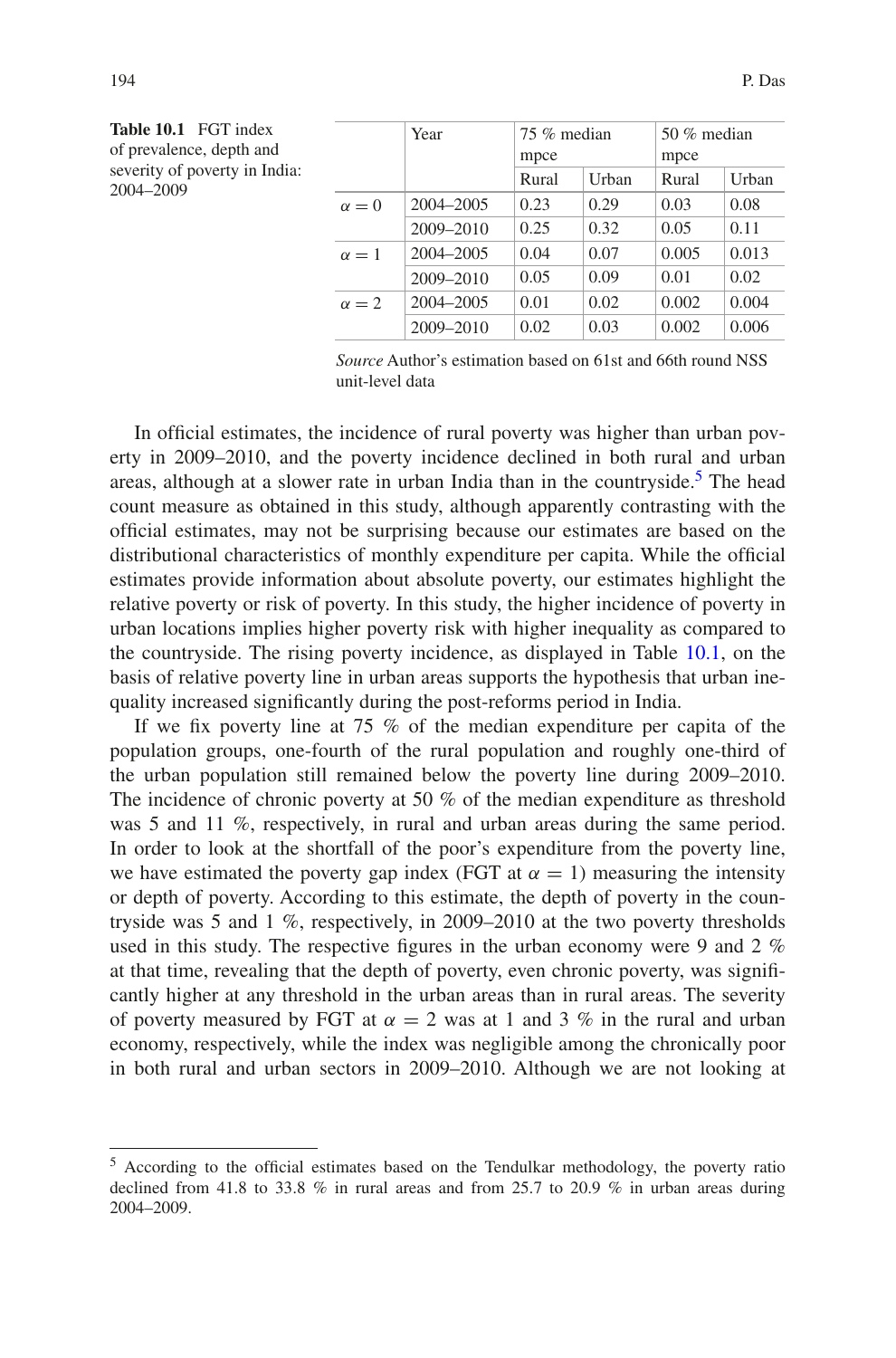| Threshold level      | Rural                        |       | Urban       |             |  |  |  |  |
|----------------------|------------------------------|-------|-------------|-------------|--|--|--|--|
| states               | 75 % median<br>50 $%$ median |       | 75 % median | 50 % median |  |  |  |  |
|                      | mpce                         | mpce  | mpce        | mpce        |  |  |  |  |
| Andhra Pradesh       | 0.14                         | 0.02  | 0.26        | 0.08        |  |  |  |  |
| Assam                | 0.23                         | 0.02  | 0.41        | 0.18        |  |  |  |  |
| Bihar                | 0.44                         | 0.09  | 0.60        | 0.34        |  |  |  |  |
| Chhattisgarh         | 0.46                         | 0.13  | 0.41        | 0.20        |  |  |  |  |
| Gujarat              | 0.17                         | 0.02  | 0.29        | 0.10        |  |  |  |  |
| Haryana              | 0.07                         | 0.01  | 0.23        | 0.07        |  |  |  |  |
| Himachal             | 0.04                         | 0.001 | 0.20        | 0.03        |  |  |  |  |
| Pradesh              |                              |       |             |             |  |  |  |  |
| Jharkhand            | 0.50                         | 0.07  | 0.45        | 0.23        |  |  |  |  |
| Karnataka            | 0.24                         | 0.03  | 0.33        | 0.14        |  |  |  |  |
| Kerala               | 0.04                         | 0.001 | 0.24        | 0.09        |  |  |  |  |
| Madhya Pradesh       | 0.44                         | 0.15  | 0.46        | 0.22        |  |  |  |  |
| Maharashtra          | 0.13                         | 0.01  | 0.24        | 0.08        |  |  |  |  |
| Odisha               | 0.47                         | 0.16  | 0.47        | 0.26        |  |  |  |  |
| Punjab               | 0.04                         | 0.001 | 0.24        | 0.06        |  |  |  |  |
| Rajasthan            | 0.13                         | 0.01  | 0.30        | 0.10        |  |  |  |  |
| Tamil Nadu           | 0.15                         | 0.02  | 0.32        | 0.13        |  |  |  |  |
| <b>Uttar Pradesh</b> | 0.34                         | 0.05  | 0.53        | 0.26        |  |  |  |  |
| Uttaranchal          | 0.06                         | 0.001 | 0.30        | 0.09        |  |  |  |  |
| West Bengal          | 0.24                         | 0.04  | 0.33        | 0.13        |  |  |  |  |

<span id="page-8-0"></span>**Table 10.2** Estimated poverty risk at different threshold by states in 2009–2010

*Source* Author's estimation based on 66th round NSS unit-level data

inter-group differences in poverty incidence in detail in this paper, it may be quite natural that the higher poverty incidence in the urban locations has further been disproportionately high among historically marginalised groups such as Scheduled Castes, Scheduled Tribes, the elderly, women and the disabled. This is because people belonging to the Scheduled Castes and Other Backward Classes, and the Scheduled Tribes in particular, are lagging far behind the general category population in terms of the depth of poverty (Das [2012](#page-16-7)).

The rural–urban gap in relative deprivation varied widely across the major states in India. The estimates of poverty risk in terms of FGT poverty index at  $\alpha = 0$  representing the poverty headcount ratio for different states during 2009–2010 are shown in Table [10.2.](#page-8-0) The incidence of poverty was significantly higher in urban areas than in rural areas at both threshold levels of consumption everywhere in India. But the prevalence of poverty was not distributed uniformly across the states in India, both in rural and urban locations, at any threshold level for obvious reasons. In the rural economy, the prevalence of relative poverty was the highest in Jharkhand, followed by Odisha, Chhattisgarh, Bihar and Madhya Pradesh in 2009–2010. These states are traditionally lagging behind in terms of any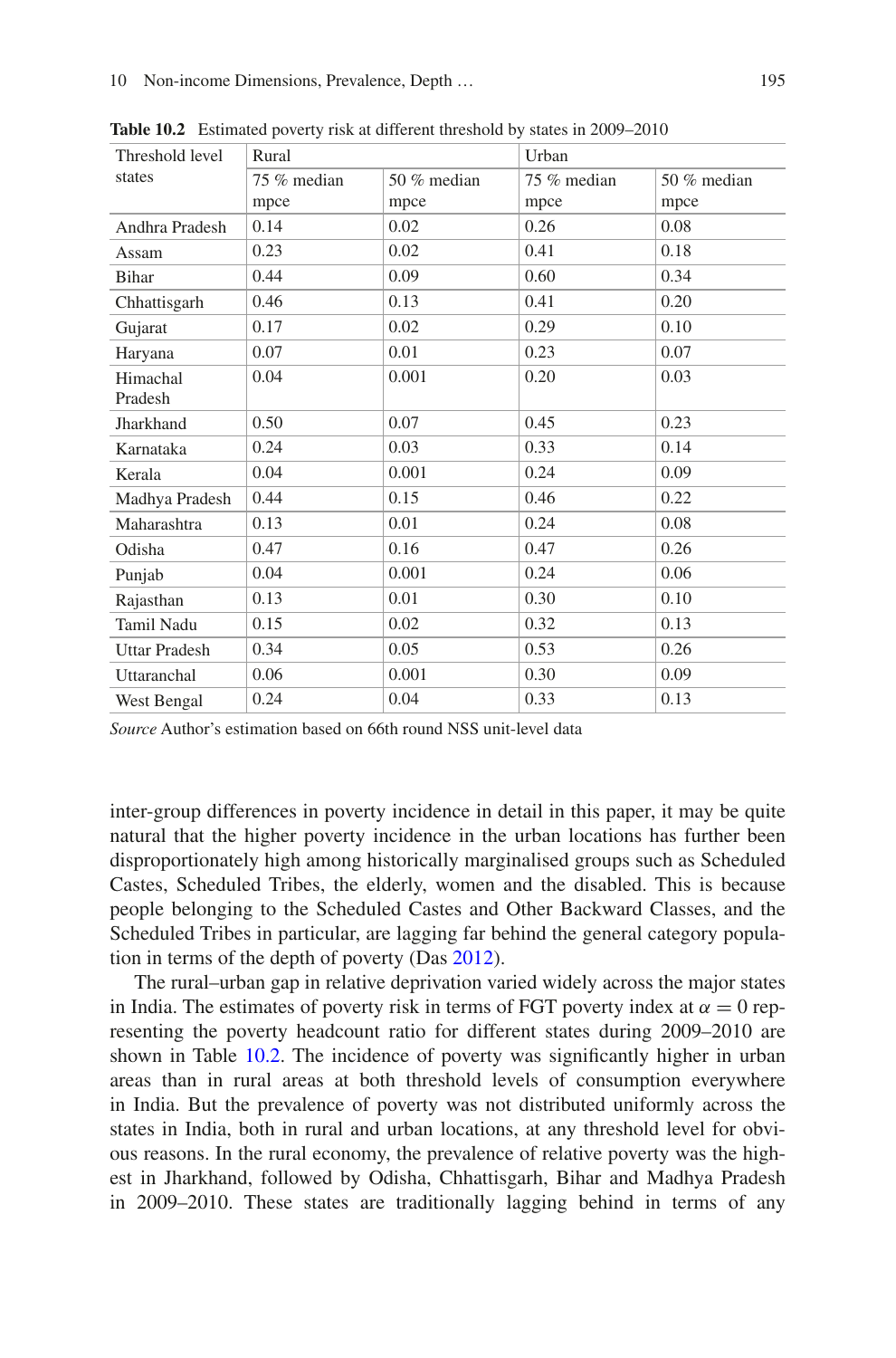parameter of growth, displaying a higher incidence of poverty. The distributionsensitive rural poverty was lower in Punjab, Kerala, and Uttaranchal at that time. The chronic poverty in the countryside was severe in Odisha, Madhya Pradesh and Chhattisgarh during this period. In urban locations, the poverty risk was significantly higher in Bihar, Uttar Pradesh, Madhya Pradesh and Jharkhand among the major states of the country in 2009–2010. The extent of poverty risk at 75 % of median expenditure was lower than the national average in Himachal Pradesh, Haryana, Punjab, Maharashtra and Kerala. The prevalence of urban poverty in a chronic sense was the most severe in Bihar, followed by Uttar Pradesh, Odisha and Jharkhand. The chronic poverty among the people living in urban areas was lower in Himachal Pradesh, Punjab and Haryana.

#### (b) OLS estimates of contributions of non-income parameters

Per capita consumption expenditure on monthly basis in logarithmic terms is used in this study as a proxy for well-being or poverty. The higher the value of expenditure per capita, the lower will be the probability of a household being poor. In finding out the inter-temporal effect of non-income dimensions of poverty on the level of well-being, we used household-level pooled data from a random sample of households as recorded in NSS 61st and 66th rounds survey for the period 2004–2005 and 2009–2010, respectively. Total sample observations of 165,434 and 100,957 households have been used from these two rounds to form the pooled data set covering all most all regions in India.

The OLS estimation of the coefficients of the relationship as specified in Eq. [\(10.3\)](#page-5-0) is shown in Table [10.3.](#page-10-0) The Breusch–Pagan test suggests that there is no heteroscedasticity problem in the model.<sup>[6](#page-9-0)</sup> The lower panel of Table [10.3](#page-10-0) provides some statistics on goodness of fit. Most of the estimated coefficients are significant at less than 1 % level. The intercept term is positive, implying that all the other observable factors not included in the model had a positive effect on wellbeing. Household size had a significant negative effect on well-being of the household as measured by consumption per capita in logarithmic terms. The higher the household size, the lower will be the per capita expenditure only when total expenditure or income increases at a lower proportional rate than the rise in family size. It may be a gross indication of lower job opportunities even in the informal sector. Land as a productive asset had very little positive effect on well-being. In Table [10.3](#page-10-0), the coefficient of land owned is zero even at two decimal points. Thus, non-farm activities are more significant than land-based activities in reducing household poverty in India, even during the post-liberalisation era. The positive coefficient of the time dummy variable reveals that the effects of non-income parameters on poverty improved in 2009 as compared to the effects in 2004.

<span id="page-9-0"></span><sup>6</sup> The Breusch-Pagan (1979) test is designed to detect any linear form of heteroscedasticity. It tests the null hypothesis that the error variances are all equal versus the alternative that the error variances are a multiplicative function of one or more variables.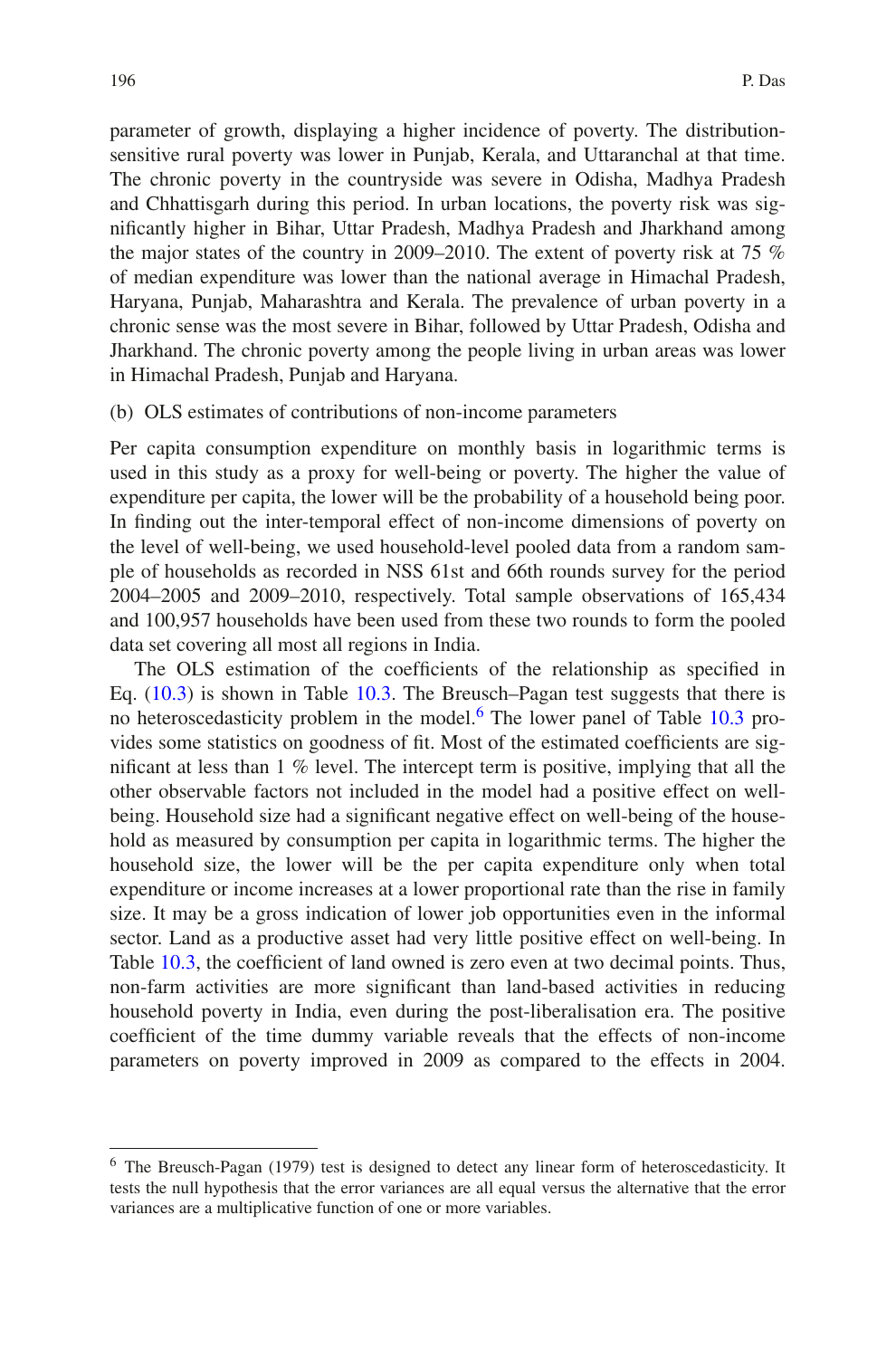| Variables                    | <b>Estimated</b> coefficient | t-statistic        | P > t |  |  |  |
|------------------------------|------------------------------|--------------------|-------|--|--|--|
| Intercept                    | 6.745                        | 1.615.88           | 0.000 |  |  |  |
| Household size               | $-0.062$                     | $-148.58$          | 0.000 |  |  |  |
| Land owned                   | 0.000                        | 19.44              | 0.000 |  |  |  |
| D <sup>agr</sup>             | $-0.002$                     | $-0.53$            | 0.594 |  |  |  |
| $D^f$                        | 0.079                        | 19.13              | 0.000 |  |  |  |
| Dedu_primary                 | 0.155                        | 46.82              | 0.000 |  |  |  |
| Dedu_middle                  | 0.362                        | 111.3              | 0.000 |  |  |  |
| Dedu_graduate                | 0.714                        | 120.98             | 0.000 |  |  |  |
| $D$ edu_pg                   | 0.885                        | 87.24              | 0.000 |  |  |  |
| $D$ edu_tech                 | 0.131                        | 17.26              | 0.000 |  |  |  |
| D <sup>training</sup>        | 0.019                        | 3.06               | 0.002 |  |  |  |
| $D$ <sup>muslim</sup>        | $-0.044$                     | $-11.01$           | 0.000 |  |  |  |
| D <sup>st</sup>              | $-0.010$                     | $-2.68$            | 0.007 |  |  |  |
| D <sup>sc</sup>              | $-0.174$                     | $-49.35$           | 0.000 |  |  |  |
| Dyear                        | 0.464                        | 78.77              | 0.000 |  |  |  |
| D <sup>rural</sup>           | $-0.225$                     | $-69.46$           | 0.000 |  |  |  |
| $Dagr * Dyear$               | 0.024                        | 4.65               | 0.000 |  |  |  |
| $D^{f*}D^{year}$             | 0.026                        | 3.86               | 0.000 |  |  |  |
| Dedu_primary*Dyear           | $-0.020$                     | $-3.45$            | 0.001 |  |  |  |
| Dedu_middle*Dyear            | $-0.007$                     | $-1.27$            | 0.206 |  |  |  |
| Dedu_graduate*Dyear          | $-0.027$                     | $-3.01$            | 0.003 |  |  |  |
| $D$ edu_pg* $D$ year         | $-0.026$                     | $-1.76$            | 0.078 |  |  |  |
| Dedu_tech*Dyear              | 0.005                        | 0.36               | 0.718 |  |  |  |
| Dmuslim*Dyear                | $-0.035$                     | $-5.38$            | 0.000 |  |  |  |
| $D^{st*}D^{year}$            | $-0.102$                     | $-16.67$           | 0.000 |  |  |  |
| $D^{sc*}D^{year}$            | 0.017                        | 2.92               | 0.004 |  |  |  |
| $D^{rural*}D^{year}$         | $-0.002$                     | $-0.36$            | 0.718 |  |  |  |
| $F(26, 232, 678) = 7,390.48$ | $R^2 = 0.4523$               |                    |       |  |  |  |
| $Prob > F = 0.0000$          |                              | Adj $R^2 = 0.4522$ |       |  |  |  |
|                              |                              |                    |       |  |  |  |

<span id="page-10-0"></span>**Table 10.3** Estimated coefficients of non-income dimensions of poverty in India

*Source* As for Table [10.1](#page-7-0)

The positive coefficient on the year dummy,  $D_{2}^{y09}$ , also indicates an inflationary factor for nominal values of mpce in 2009–2010.[7](#page-10-1)

We have taken the level of highest education among the family members within a household as one of the major non-income factors of poverty. The estimated results as displayed in Table [10.3](#page-10-0) suggest that the households with educated members were better off than those without education. The poverty-reducing effect of

<span id="page-10-1"></span><sup>&</sup>lt;sup>7</sup> Let  $P^{09}$  be the inflationary factor for nominal mpce in 2009–2010. Then the log of the real mpce for each household in the sample in 2009–2010 is  $log(mpce/P^{09}) = log(mpce) - log(P^{09})$ . While mpce differs across households,  $P^{09}$  does not and  $log(P^{09})$  will be absorbed into the intercept for the year 2009–2010. Thus, the positive coefficient on the year dummy, y09, measures the inflationary effect on mpce in 2009–2010.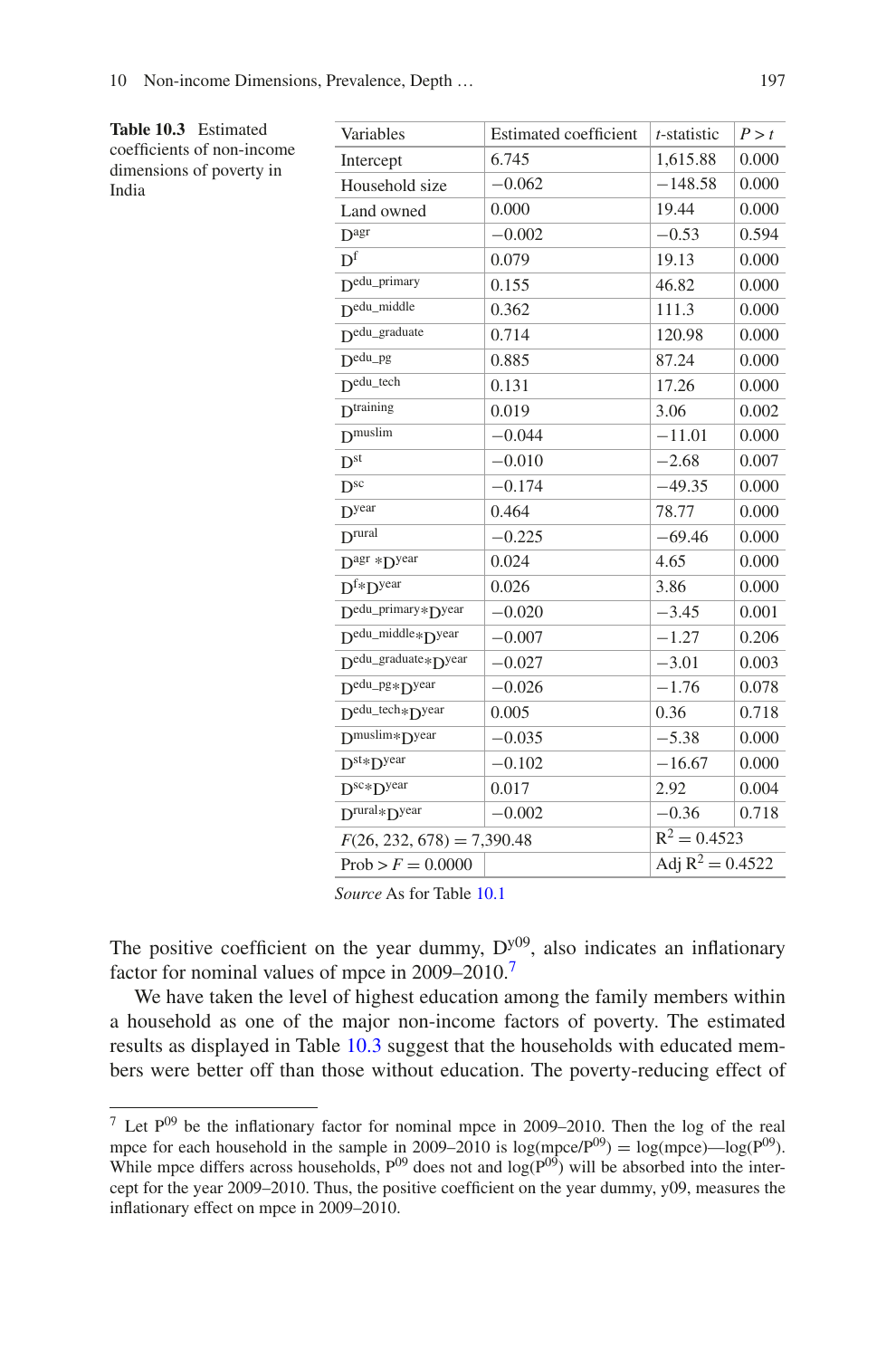education increased roughly proportionately with the level of education. The positive effect of education on living standards was the highest among the households with postgraduation as the highest level of education within the family. This was followed by the households with graduation, higher secondary and primary as the highest education. But the poverty-reducing effects of education at any level were reduced significantly and at the highest rate for households with graduation as the highest level of education in 2009–2010. Workers' skill, both in terms of technical education and vocational training, had a significant positive effect on well-being, but there had been no significant change of this effect over time.

The differential effect of non-income criteria on poverty was statistically insignificant. But the differences in prevalence of poverty because of non-income parameters between the households performing farm activities and non-farm activities declined in 2009–2010. The rural dummy is incorporated into the estimating equation to find out the differential effects of non-income parameters on poverty between rural and urban households. This is because structural determinants of poverty are different for rural and urban areas. While the rural economy is mostly agriculture dominated, the majority of the workers in the urban economy are absorbed in the informal manufacturing and tertiary sectors. As the rural dummy has a negative coefficient, the poverty-reducing effect of non-income parameters was lower in the rural areas as compared to urban areas in 2004–2005. There had been no significant change in the rural–urban disparity in the incidence of poverty due to the major non-income factors in India during 2004–2009.

As shown in Table [10.3,](#page-10-0) the dummy variable for female-headed households has a positive coefficient, implying that they were relatively better off than the maleheaded ones, perhaps because of more job opportunities through the process of feminisation of labour during the post-reforms phase in India. The positive effects of non-income dimensions on the economic well-being of the female-headed households improved further during 2009–2010. Scheduled Tribes and Scheduled Castes among the social groups, and Muslims among the religious groups are mostly deprived in terms of poverty. The level of well-being affected by nonincome criteria was significantly low among the religious minorities compared to Hindus and other religious communities. The economic well-being of this religious group deteriorated further in 2009–2010 as compared to 2004–2005 in India. Both Scheduled Tribes and Scheduled Castes in the country were worse off than the upper caste households, but the latter social group was more badly affected than the former. While the relative deprivation among Scheduled Caste households improved in 2009–2010, it worsened further for the tribal people over time.

The impact of the major non-income dimensions of poverty varied widely across the major states in India mostly because of the differences in structural determinants of poverty, including the growth rates of per capita state GDP and its sectoral components (Das [2009](#page-16-8)). The governance of the respective state governments in creating infrastructure, attracting private investment and implementing pro-poor measures has also been different. To find out the differential impact of the major non-income parameters across the major states in India, we have estimated a multiple linear regression model as specified in Eq. ([10.3](#page-5-0)) separately for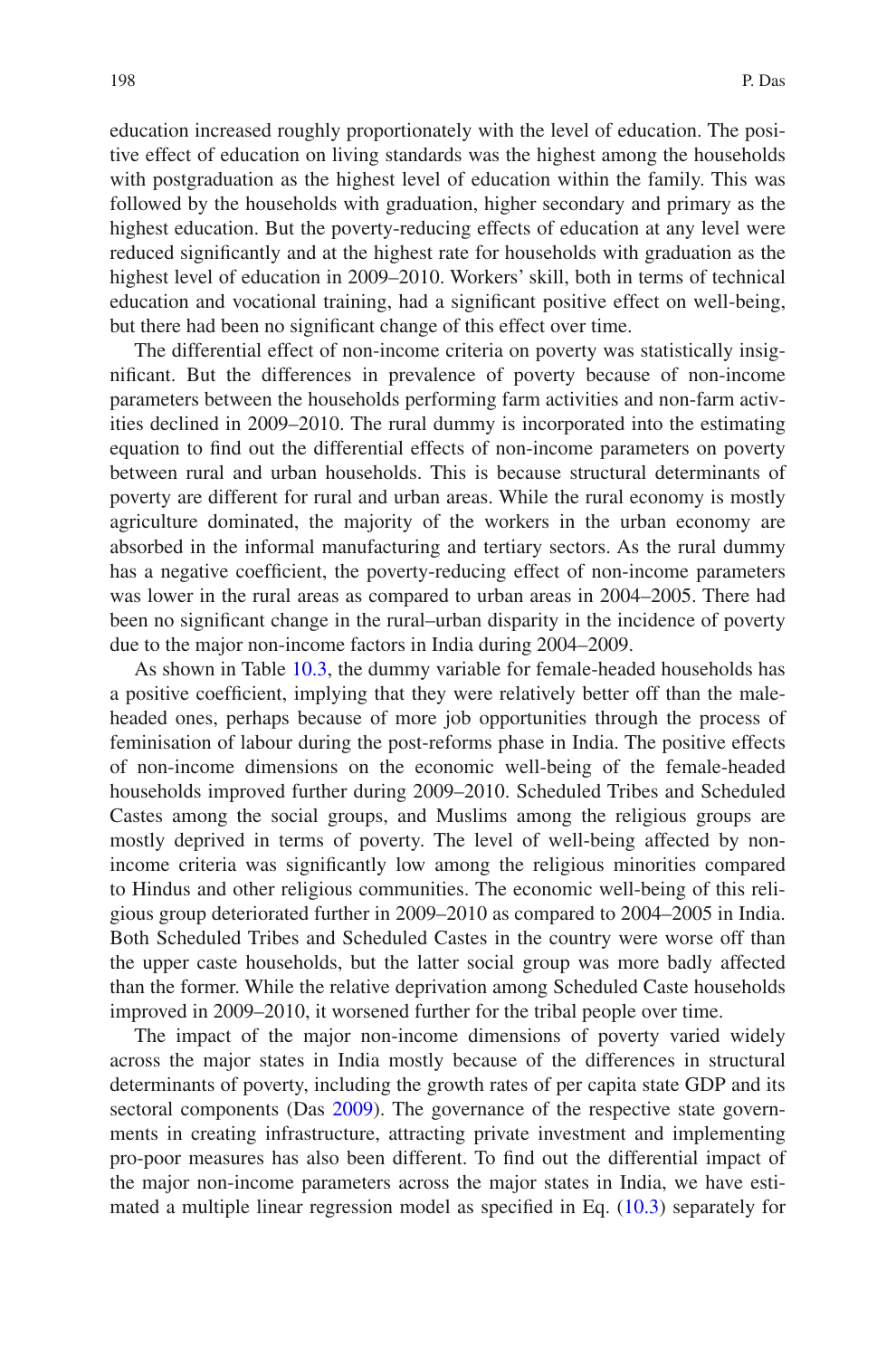each state without incorporating the time-interactive dummy variables. The esti-mated results are displayed in Table [10.4.](#page-13-0)<sup>[8](#page-12-0)</sup> The other observable factors not included in the econometric model have favourable effects on per capita consumption expenditure in every state following the national trend, but at a different scale. Positive and significant coefficients of the time dummy suggest that the level of well-being improved in every state in the country in 2009–2010 as compared to the level in 2004–2005. The negative impact of household size on per capita consumption expenditure was the highest in the southern states of Kerala and Tamil Nadu, and the lowest in Chhattisgarh.

Landownership had no effect on well-being, even in agricultural states like Punjab and West Bengal, while the position of the agricultural households in terms of poverty or well-being was not similar across the states. In Punjab, Haryana and Rajasthan, the households engaged in agricultural activities, both cultivators and agricultural workers taken together, were better off as compared to the non-agricultural households. In West Bengal, on the other hand, along with many other states, the agricultural households were significantly worse off than the non-agricultural households. West Bengal has the largest proportion of land-poor farmers, partly because of historical factors such as the land tenancy system and the land reforms adopted by the government of West Bengal during the late 1970s. Agriculture in the states turns out to be non-profitable probably because of noneconomic land size and other constraints including institutional credit and agricultural marketing. Perhaps, for these reasons, agricultural households were not in better living conditions as compared to those relating to non-farm activities in many states in India. In the rural economy, the households, irrespective of their occupational type, were lagging behind those in urban locations in terms of per capita expenditure everywhere in the country.

The effect of education on the level of well-being was positive and increased with the level of education in every state in India. The poverty-reducing effect of primary education was the highest in Chhattisgarh, followed by West Bengal and Maharashtra. The effect of education at middle school level was also the highest in Chhattisgarh. West Bengal and Tamil Nadu jointly ranked second in terms of the contribution of education at this level to reduce poverty. Kerala led in the poverty reduction effect of education at the graduate and postgraduate levels, followed by West Bengal. This effect was the least in Uttaranchal.

Technical education, a component of workers' skill, improved consumption per capita in all states except Chhattisgarh and Kerala. The contribution of technical education to households' well-being was the highest in Andhra Pradesh and the least in Tamil Nadu. The states exhibiting a higher contribution of technical education include Assam, Odisha and Karnataka.

Attainment of vocational training by the members of the household had mixed effects on poverty. In Andhra Pradesh, Haryana, Uttaranchal and West Bengal, the

<span id="page-12-0"></span><sup>&</sup>lt;sup>8</sup> As the number of variables is large, we have shown Table [10.4](#page-13-0) in two parts.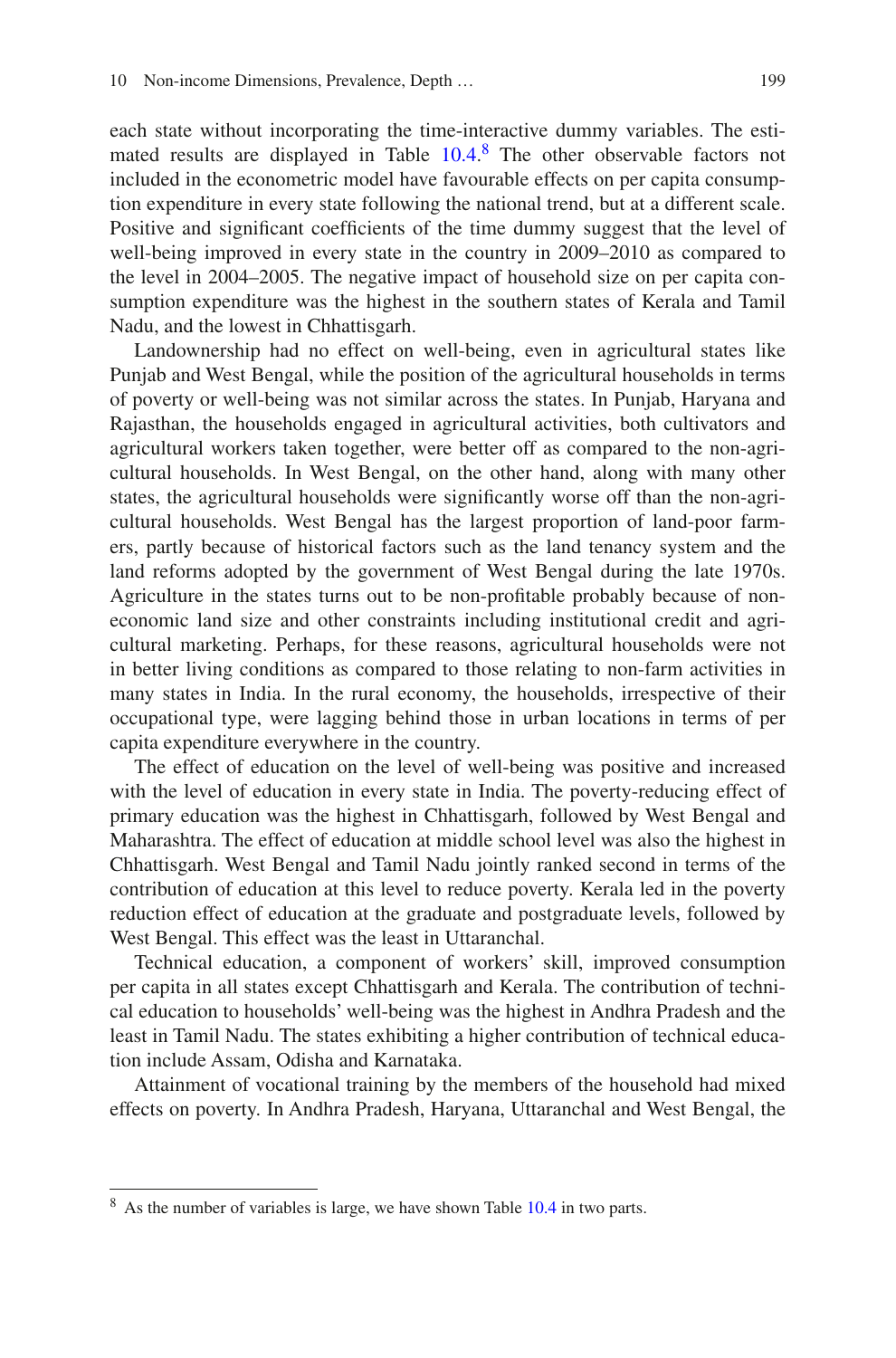|                             | Intercept |         | Household<br>size |                | Land<br>owned       |                      | Dagr                |           | $\mathbf{D}^\mathrm{f}$ | Dedu_pri |          | $D$ edu_<br>middle |          | $D$ edu_<br>graduate |          | $D$ edu_pg |  |
|-----------------------------|-----------|---------|-------------------|----------------|---------------------|----------------------|---------------------|-----------|-------------------------|----------|----------|--------------------|----------|----------------------|----------|------------|--|
| Andhra Pradesh              | $6.86*$   |         | $-0.09*$          |                | $0.00*$             |                      | $-0.04*$            |           | $-0.01$                 |          | $0.14*$  | $0.33*$            |          | $0.64*$              |          | $0.82*$    |  |
| Assam                       | $6.78*$   |         | $-0.07*$          |                | $0.00*$             |                      | $-0.05*$            |           | $0.06*$<br>$0.07*$      |          |          | $0.26*$            |          | $0.53*$              |          | $0.74*$    |  |
| Bihar                       | $6.51*$   |         | $-0.07*$          |                | $0.00*$             |                      | 0.00                |           | 0.00                    | $0.11*$  |          | $0.28*$            |          | $0.53*$              |          | $0.67*$    |  |
| Chhattisgarh                | $6.43*$   |         | $-0.04*$          |                | $0.00*$             |                      | $-0.04*$            |           | $0.07*$                 | $0.16*$  |          | $0.37*$            |          | $0.74*$              |          | $0.89*$    |  |
| Gujarat                     | $7.01*$   |         | $-0.08*$          |                | $0.00*$             |                      | $-0.05*$            |           | $0.04**$                | $0.11*$  |          | $0.28*$            |          | $0.62*$              |          | $0.79*$    |  |
| Haryana                     | $6.97*$   |         | $-0.06*$          |                | $0.00*$             |                      | $0.06*$             |           | $0.05*$                 | $0.05*$  |          | $0.25*$            |          | $0.59*$              |          | $0.84*$    |  |
| Himachal                    | $7.17*$   |         | $-0.09*$          |                | $0.00*$             |                      | $-0.02$             |           | $0.08*$                 |          | $0.05*$  |                    | $0.25*$  |                      |          | $0.75*$    |  |
| Pradesh                     |           |         |                   |                |                     |                      |                     |           |                         |          |          |                    |          |                      |          |            |  |
| Jharkhand                   | $6.66*$   |         | $-0.07*$          |                | $0.00*$             |                      | $-0.03*$            |           | $0.07*$                 | $0.09*$  |          | $0.25*$            |          | $0.57*$              |          | $0.86*$    |  |
| Karnataka                   | $6.71*$   |         | $-0.06*$          |                | $0.00*$             |                      | 0.01                |           | $0.05*$                 | $0.12*$  |          | $0.34*$            |          | $0.69*$              |          | $0.91*$    |  |
| Kerala                      | $7.04*$   |         | $-0.11*$          |                | $0.00*$             |                      | $-0.03**$           |           | 0.01                    | $0.12*$  |          | $0.33*$            |          | $0.77*$              |          | $1.03*$    |  |
| Madhya Pradesh              | $6.59*$   |         | $-0.06*$          |                | $0.00*$             |                      | 0.01                |           | $0.07*$                 | $0.09*$  |          | $0.23*$            |          | $0.60\mathrm{*}$     |          | $0.74*$    |  |
| Maharashtra                 | 6.94*     |         | $-0.07*$          |                | $0.00*$             |                      | $-0.08*$            |           | $0.05*$                 |          | $0.13*$  |                    | $0.30*$  |                      |          | $0.88*$    |  |
| Odisha                      | $6.44*$   |         | $-0.06*$          |                | $0.00*$             |                      | $-0.09*$            |           | $0.08*$                 | $0.12*$  |          | $0.33*$            |          | $0.61*$              |          | $0.81*$    |  |
| Punjab                      | $7.04*$   |         | $-0.06*$          |                | $0.00*$             |                      | $0.04*$             |           | $0.09*$                 |          | $0.08*$  |                    | $0.27*$  |                      |          | $0.83*$    |  |
| Rajasthan                   | 6.88*     |         | $-0.06*$          |                | $0.00*$             |                      | $0.04*$             |           | $0.07*$                 | $0.10*$  |          | $0.21*$            |          | $0.53*$              |          | $0.67*$    |  |
| Tamil Nadu                  | $6.88*$   |         | $-0.11*$          |                | $0.00*$             |                      | $-0.07*$            |           | $-0.03*$                |          | $0.11*$  |                    | $0.36*$  |                      |          | $0.94*$    |  |
| <b>Uttar Pradesh</b>        | $6.63*$   |         | $-0.06*$          |                | $0.00*$             |                      | $0.01**$            |           | $0.02**$<br>$0.08*$     |          | $0.23*$  |                    | $0.55*$  |                      | $0.67*$  |            |  |
| Uttaranchal                 | $6.90*$   |         | $-0.07*$          |                | $0.00*$             |                      | $-0.06*$            |           | $0.11*$                 | $0.06*$  |          | $0.16*$            |          | $0.44*$              |          | $0.56*$    |  |
| West Bengal                 | $6.79*$   |         | $-0.07*$          |                | $0.00*$             |                      | $-0.08*$            |           | $0.05*$                 | $0.13*$  |          | $0.36*$            |          | $0.76*$              |          | $1.02*$    |  |
|                             |           |         | $Dedu_tech$       | $D^{training}$ |                     |                      | D <sub>muslim</sub> |           | $D^{st}$                | $D^{sc}$ |          | $D^{yr}$           |          |                      |          | $D^{r}$    |  |
| Andhra Pradesh              |           |         | $0.20*$           |                | $-0.09*$            |                      | $-0.06*$            |           | $-0.29*$                |          | $-0.11*$ |                    |          | $0.57*$              | $-0.25*$ |            |  |
| Assam                       |           | $0.19*$ |                   | $0.08*$        |                     |                      | $-0.11*$            |           | $-0.09*$                |          | $-0.12*$ |                    |          | $0.38*$              | $-0.25*$ |            |  |
| Bihar                       |           | $0.12*$ |                   | 0.00           |                     |                      | $-0.01$             |           | $-0.12*$                |          | $-0.13*$ |                    | $0.45*$  |                      | $-0.17*$ |            |  |
| Chhattisgarh                |           |         | $-0.05$<br>0.08   |                |                     |                      | 0.07                |           | $-0.18*$                |          | $-0.04*$ |                    | $0.38*$  |                      | $-0.25*$ |            |  |
| Gujarat                     |           | $0.11*$ | $-0.04$           |                |                     |                      | $-0.09*$            |           | $-0.16*$                |          | $-0.16*$ |                    | $0.45*$  |                      | $-0.30*$ |            |  |
| Haryana                     |           | $0.16*$ |                   | $-0.10*$       |                     |                      | $-0.24*$            |           | $-0.05$                 |          | $-0.27*$ |                    | $0.55*$  |                      | $-0.16*$ |            |  |
| $0.12*$<br>Himachal Pradesh |           | 0.03    |                   |                | $-0.01$<br>$-0.02$  |                      | $-0.11*$            |           |                         |          | $0.46*$  |                    | $-0.26*$ |                      |          |            |  |
| $0.12*$<br>Jharkhand        |           |         | 0.00              |                |                     | $-0.07*$<br>$-0.15*$ |                     | $-0.13*$  |                         |          |          | $0.41*$            |          | $-0.26*$             |          |            |  |
| Karnataka                   | $0.17*$   |         | $0.14*$           |                |                     | $-0.12*$<br>$-0.12*$ |                     | $-0.17*$  |                         | $0.46*$  |          |                    | $-0.26*$ |                      |          |            |  |
| Kerala                      | 0.00      |         | $-0.04$           |                |                     | $0.07*$<br>$-0.38*$  |                     | $-0.21*$  |                         |          | $0.49*$  |                    | $-0.03*$ |                      |          |            |  |
| $0.13*$<br>Madhya Pradesh   |           | $0.10*$ |                   |                | $-0.20*$<br>$-0.02$ |                      | $-0.15*$            |           | $0.44*$                 |          | $-0.24*$ |                    |          |                      |          |            |  |
| $0.09*$<br>Maharashtra      |           |         | $-0.02$           |                |                     | $-0.15*$             |                     | $-0.20*$  |                         | $-0.20*$ |          | $0.50*$            |          | $-0.38*$             |          |            |  |
| $0.19*$<br>Odisha           |           |         | $-0.03$           |                |                     | $-0.07***$           |                     | $-0.32*$  |                         | $-0.12*$ |          | $0.51*$            |          | $-0.24*$             |          |            |  |
| $0.07**$<br>Punjab          |           |         | $-0.05$           |                |                     | $-0.13*$             |                     | $-0.16**$ |                         | $-0.31*$ |          | $0.52*$            |          | $-0.09*$             |          |            |  |
| Rajasthan                   | $0.13*$   |         | 0.00              |                |                     | $-0.07*$             |                     | $-0.18*$  |                         | $-0.17*$ |          | $0.51*$            |          | $-0.24*$             |          |            |  |
| $0.05*$<br>Tamil Nadu       |           | 0.01    |                   |                | $0.11*$             |                      | $-0.16*$            |           | $-0.12*$                |          | $0.44*$  |                    | $-0.25*$ |                      |          |            |  |
| <b>Uttar Pradesh</b>        | $0.12*$   |         |                   | $-0.02$        |                     | $-0.02*$             |                     | $-0.14*$  |                         | $-0.14*$ |          | $0.44*$            |          | $-0.18*$             |          |            |  |
| Uttaranchal                 |           | $0.11*$ |                   |                | $-0.11*$            |                      | $-0.06*$            |           | 0.01                    |          | $-0.17*$ |                    | $0.48*$  |                      | $-0.26*$ |            |  |
| West Bengal                 |           | $0.13*$ |                   | $-0.04*$       |                     |                      | $-0.10*$            |           | $-0.12*$                |          | $-0.13*$ |                    |          | $0.39*$              |          | $-0.27*$   |  |

<span id="page-13-0"></span>**Table 10.4** Estimated coefficients of non-income variables by states in India

*Note* \* Significant at 1 % level

\*\*Significant at 5 % level

\*\*\* Significant at 10 % level

*Source* As for Table [10.1](#page-7-0)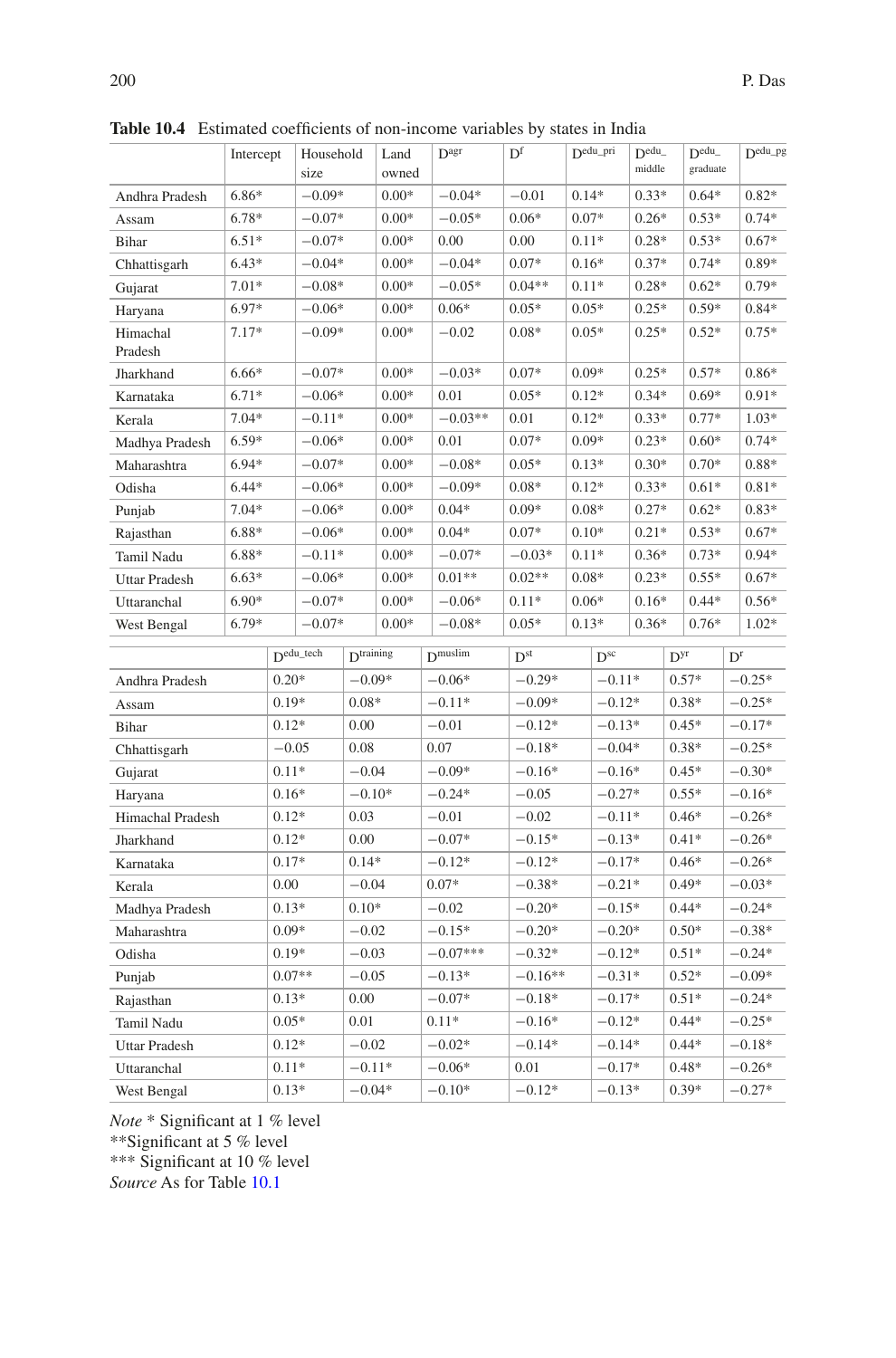effect was negative, while in Assam, Karnataka and Madhya Pradesh, the effect was positive. In the majority of the states in India, the effect was insignificant.

The effects of non-income parameters on poverty were higher for femaleheaded households than for the male-headed ones in most of the states, but at different scales. In Uttaranchal, the effect was the highest, followed by Punjab, and it was the lowest in Uttar Pradesh. In a few states like Bihar, Andhra Pradesh and Kerala, there had been no significant difference in the impact of those factors by gender. In Tamil Nadu, on the other hand, the poverty-reducing effect of gender was significantly less.

The poverty-reducing effect of the non-income parameters like land and education was significantly less for the Muslims as compared to Hindus and other religious groups in almost every state in India, though unevenly. The gap between Muslims and other religions was the highest in Haryana, in terms of the impact of these factors on poverty. The gap was the least in Uttar Pradesh. In Tamil Nadu, on the other hand, the effect of non-income variables was more for Muslims than other religious groups. Traditionally, Scheduled Tribes have been more deprived among the different social groups in India. However, in some states, the poverty-reducing effect was low among Scheduled Castes as compared to the tribal people. The difference in the effect on poverty among Dalits was the highest in Kerala and the least in Assam. In some states like Haryana, Himachal Pradesh, and Uttaranchal, however, the gap was not statistically significant. The gap in the poverty-reducing effect for Scheduled Caste households as compared to the households in other social groups was the highest in Haryana and the lowest in Chhattisgarh.

# **10.5 Conclusions**

There is no doubt that GDP growth has improved during the post-reforms period in India, but attempts to quantify change in poverty levels have not led to a general agreement on the magnitude of poverty reduction during this period. In this study, we have mostly used the notion of relative poverty to look into the effects of nonincome dimensions on the incidence of poverty. The macroeconomics of poverty can be looked at mainly through the growth and distribution effects. An increase in mean income would reduce poverty, provided that the distribution factor was insignificant. When mean income growth is accompanied by more unequal income distribution, the poverty effect depends on which of the two effects dominate. If mean income grows with a drop in inequality, both growth and distribution factors are favourable to the poor and poverty reduces at a faster pace.

This study concentrates mainly on relative poverty, which can be estimated by taking the distribution of income or consumption into account. The incidence, depth and severity of poverty and the effects of the major non-income dimensions on poverty have been examined after more than one decade of the initiation of the process of integration in India by using household-level unit data provided by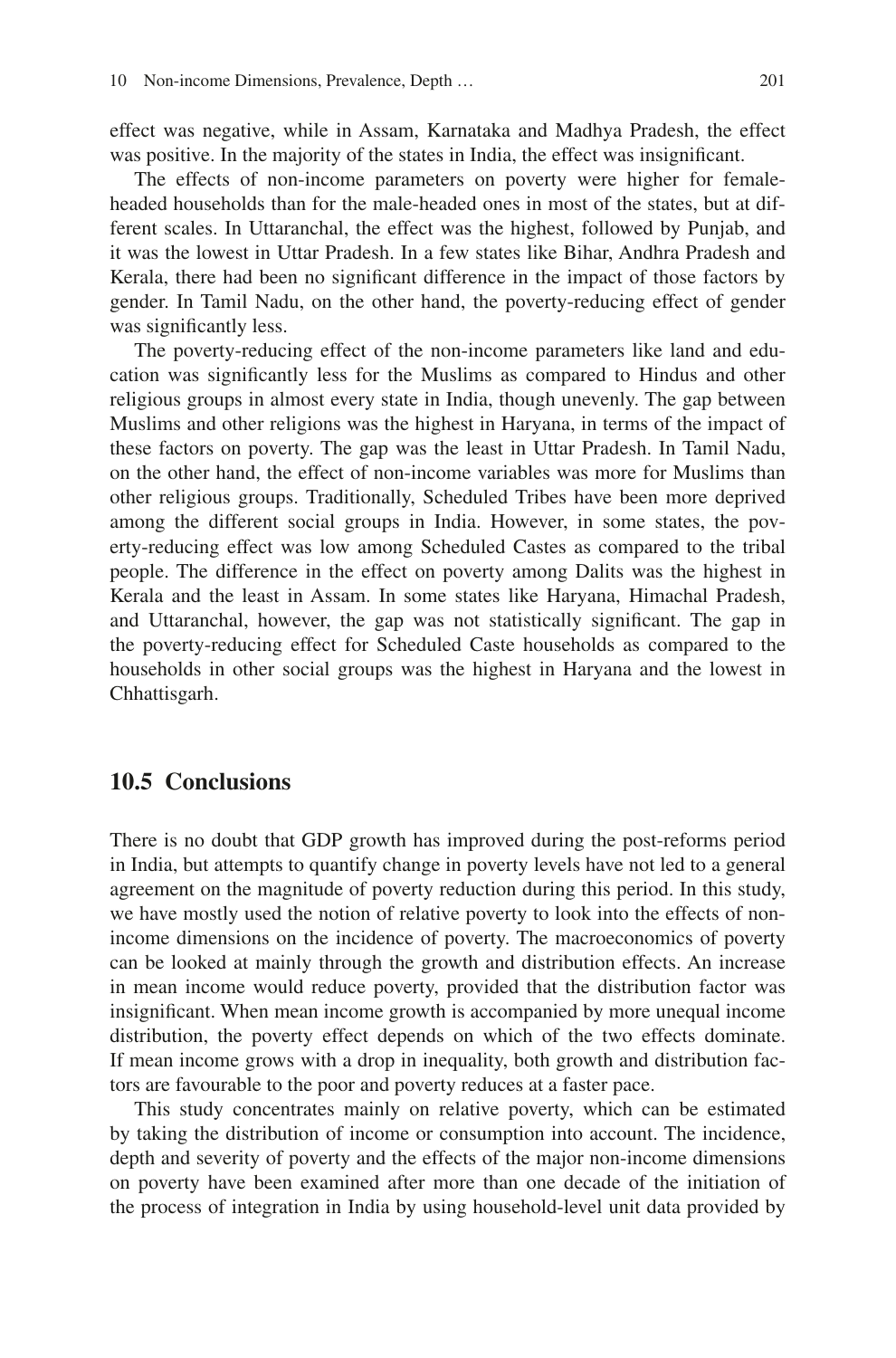the NSSO. Incidence of poverty has been looked at by using the relative poverty line at different thresholds, namely 75 and 50 % of the median of the distribution of per capita expenditure of the respective population groups. The poverty line at 50 % of the median of the expenditure distribution is used in estimating chronic poverty. The paper focuses mainly on education, type of employment, land rights, social and religious factors, and gender-related issues among the non-income dimensions of poverty. Estimation of the contributions of non-income parameters to poverty is based on an independently pooled cross section constructed from randomly selected sample households as recorded in the NSS 61st and 66th rounds survey in India.

The evidence discussed in this paper suggests an increase in urban–rural disparity in terms of prevalence, depth and severity of poverty during the post-liberalisation period. While the relative poverty within rural areas remained roughly at the same level, in urban areas, it increased noticeably during this period. The rural– urban gap in relative deprivation varied widely across the major states in India. The rising poverty incidence on the basis of relative poverty line in urban areas supports the hypothesis that urban inequality has increased significantly during the post-reforms period in India.

The effects of non-income parameters on poverty improved in 2009–2010 as compared to the effects in 2004–2005. Land as a productive asset had very little positive effect on well-being. Landownership had no effect on well-being even in agricultural states like Punjab and West Bengal. The poverty-reducing effect of non-income parameters was lower in the rural areas as compared to urban areas, and there was no significant improvement over time. The households with education at any level were better off compared to others, and the poverty-reducing effect of education increased roughly proportionately with the level of education. The level of skill, both in terms of technical education and vocational training, had a significant positive effect on well-being, but there was no significant change of this effect over time. Scheduled Tribes and Scheduled Castes among the social groups, and Muslims among religious groups are mostly deprived in terms of poverty.

Some states have made substantial progress in poverty reduction, while others have not performed well, causing significant regional differences in the concentration of poor people. The incidence of poverty has also been unevenly distributed across locations within a state and among different groups of people. Poverty, particularly chronic poverty, has traditionally been concentrated mainly in dry land regions characterised by frequent failure of crops and in hilly regions with limited access to means of living. Dalits and religious minorities have been deprived socially and economically because of historical discrimination. In this context, the role of subnational governments assumes significance because the state governments have a major responsibility for agricultural development and provision of services in social sectors like health and education.